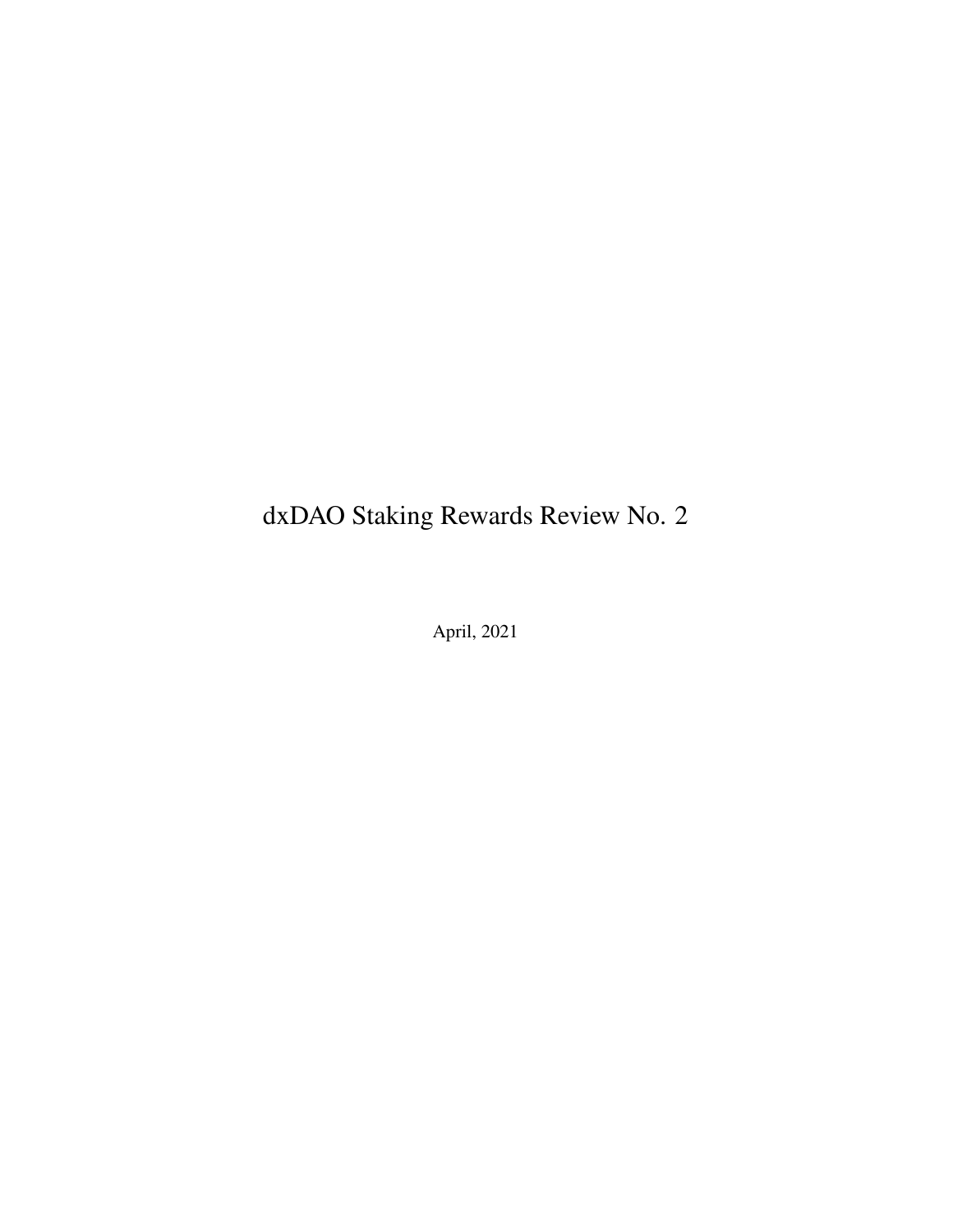## Chapter 1

# Introduction

### 1.1 Scope of Work

This code review was prepared by Sunfish Technology, LLC at the request of members of dxDAO, an organization governed by a smart contract on the Ethereum blockchain.

This review covers changes to source files implementing "staking rewards" contracts that were originally reviewed by Sunfish Technology, LLC. in March of 2021

#### 1.2 Source Files

This review covers code from the following public git repositories and commits (or commit ranges):

```
github.com/luzzif/erc20-staking-rewards-distribution-contracts
b6f6ff03794c7df29517bfe3048cdc71a7b59b4b -
48a291f924546b183d1c62151d988eb2c37d3216
```
github.com/luzzif/dxdao-staking-rewards-distribution-contracts 3f70f0147c14d6fd873f068cf14694c2ad4e23fb

```
github.com/luzzif/dxdao-liquidity-mining-relayer-contracts
80828b50a5c901f1712368a751d8295c645f3a24
```
Within those commit ranges, only the **changes** to the following files were reviewed:

- erc20-staking-rewards-distribution-contracts
	- ERC20StakingRewardsDistribution.sol
	- ERC20StakingRewardsDistributionFactory.sol
- dxdao-staking-rewards-distribution-contracts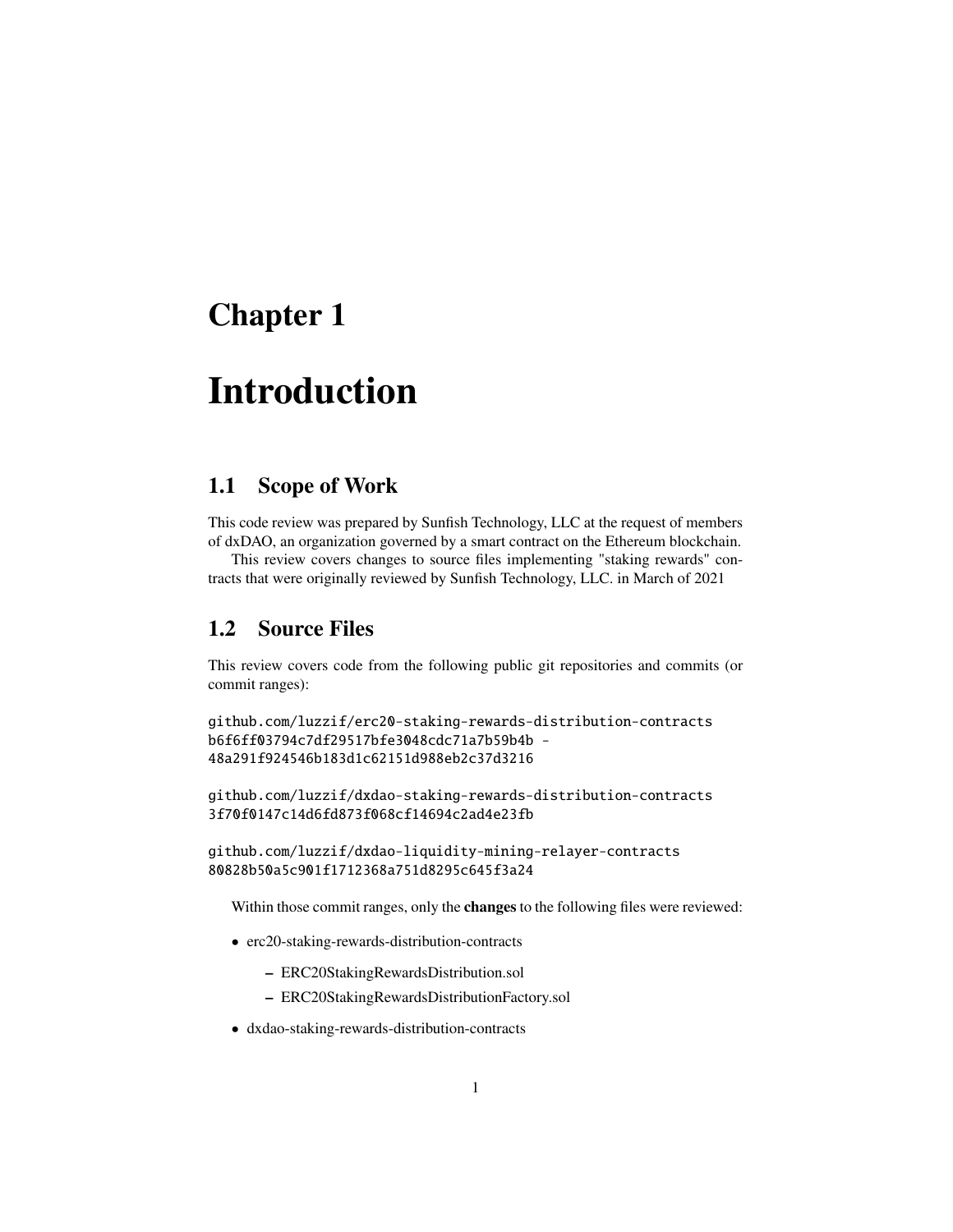- DXdaoERC20StakingRewardsDistributionFactory.sol
- SwaprRewardTokensValidator.sol
- SwaprStakableTokenValidator.sol
- dxdao-liquidity-mining-relayer-contracts
	- DXdaoLiquidityMiningRelayer.sol

This review was conducted under the optimistic assumption that all of the supporting software infrastructure necessary for the deployment and operation of the reviewed code works as intended. There may be critical defects in code outside of the scope of this review that could render deployed smart contracts inoperable or exploitable.

### 1.3 License and Disclaimer of Warranty

This source code review is not an endorsement of the code or its suitability for any legal/regulatory regime, and it is not intended as a definitive or exhaustive list of defects. This document is provided expressly for the benefit of dxDAO developers and only under the following terms:

THIS REVIEW IS PROVIDED BY SUNFISH TECHNOLOGY, LLC. "AS IS" AND ANY EXPRESS OR IMPLIED WARRANTIES, INCLUDING, BUT NOT LIM-ITED TO, THE IMPLIED WARRANTIES OF MERCHANTABILITY AND FITNESS FOR A PARTICULAR PURPOSE ARE DISCLAIMED. IN NO EVENT SHALL SUNFISH TECHNOLOGY, LLC. OR ITS OWNERS OR EMPLOYEES BE LIABLE FOR ANY DIRECT, INDIRECT, INCIDENTAL, SPECIAL, EXEMPLARY, OR CON-SEQUENTIAL DAMAGES (INCLUDING, BUT NOT LIMITED TO, PROCURE-MENT OF SUBSTITUTE GOODS OR SERVICES; LOSS OF USE, DATA, OR PROF-ITS; OR BUSINESS INTERRUPTION) HOWEVER CAUSED AND ON ANY THE-ORY OF LIABILITY, WHETHER IN CONTRACT, STRICT LIABILITY, OR TORT (INCLUDING NEGLIGENCE OR OTHERWISE) ARISING IN ANY WAY OUT OF THE USE OF THIS REPORT OR REVIEWED SOFTWARE, EVEN IF ADVISED OF THE POSSIBILITY OF SUCH DAMAGE.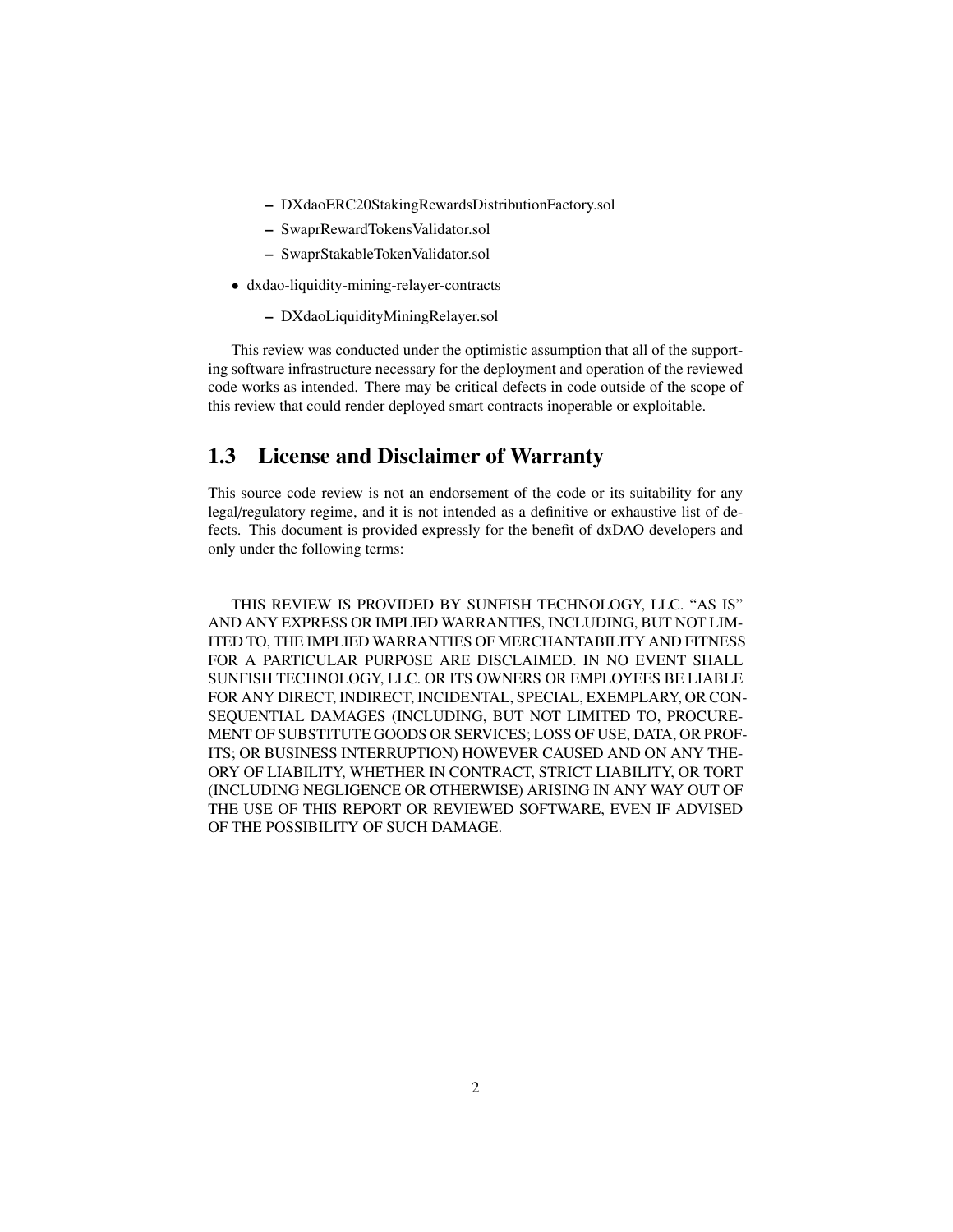## Chapter 2

# Minor Issues

Issues discussed in this sections are subjective code defects that affect readability, reliability, or performance.

#### 2.1 Threat Model Changes

The most substantial change to the core logic of the StakingRewardsDistribution-Factory contract is that it now uses OpenZeppelin's BeaconProxy to make every DistributionRewards contract point to the same code. Although this will make it cheaper to deploy new DistributionRewards contracts, it also requires that anyone who launches one of these contracts (or anyone who uses them) also has to trust that dxDAO will not perform an adversarial upgrade. (Since dxDAO controls the code that is executed when someone calls one of the rewards contracts, dxDAO also indirectly controls all of the assets belonging to those contracts.) Previously, the staking rewards logic was immutable, so anyone could determine whether to trust the contract once it had been deployed simply by examining the contract's code and configuration.

Future users of the DistributionFactory code may view this change as a bug rather than a feature. It may make sense to allow the eventual owner of each DistributionRewards contract to opt out of upgrades when the contract is initially deployed.

### 2.2 Unsimplified Arithmetic

Most of the code covered by this review was changed to require Solidity version 0.8, which performs arithmetic over- and underflow checks automatically. Consequently, all of the explicitly checked arithmetic was removed from the code. However, that refactoring did not simplify arithmetic expressions as aggressively as it could have. For example, on line 209 of ERC20StakingRewardsDistribution.sol:

stakedTokensOf[msg.sender] = stakedTokensOf[msg.sender] + \_amount;